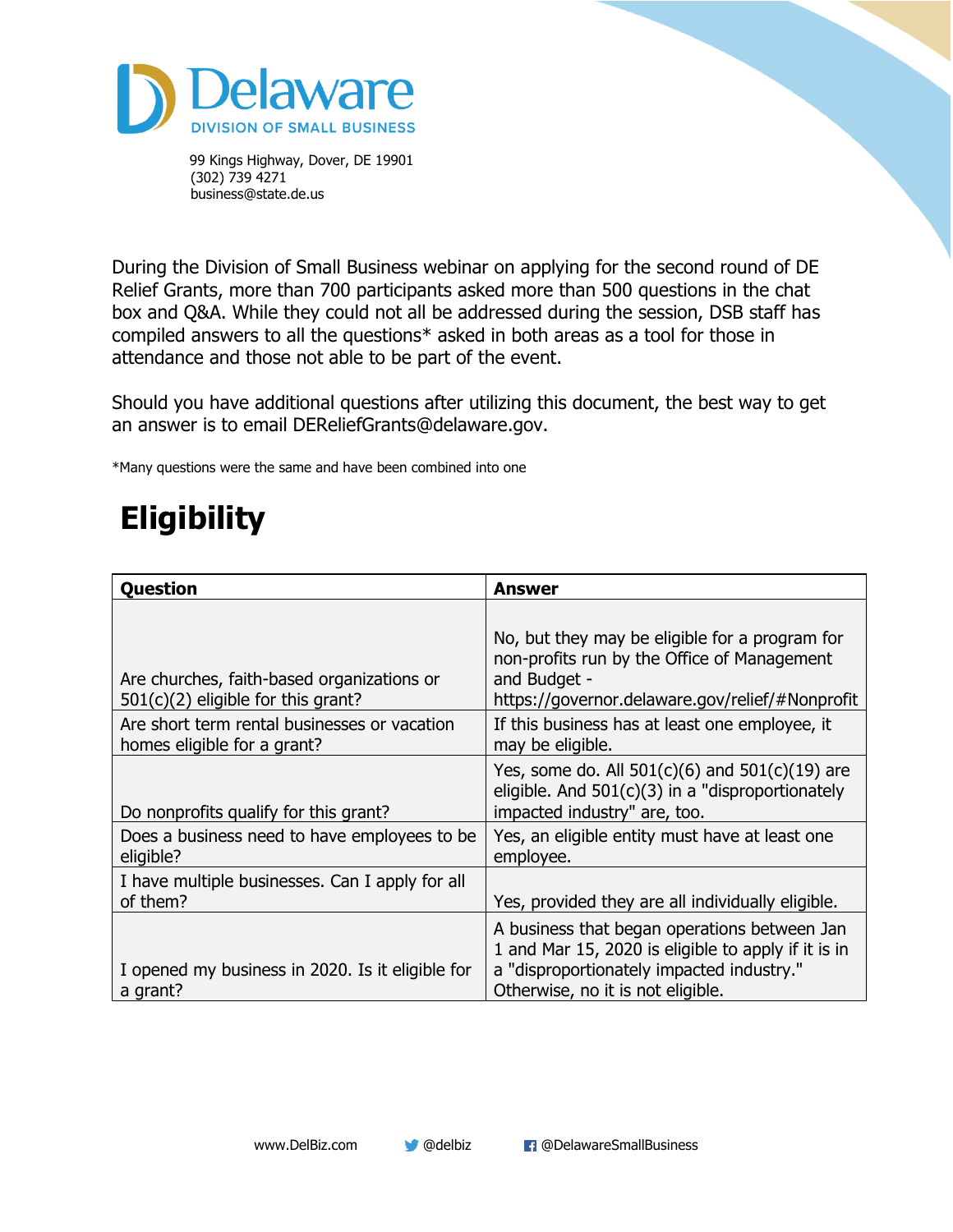

| I own a (insert business type). Is it eligible for<br>this grant?                                                                                            | You can read the full eligibility requirements in<br>the FAQ section of the DE Relief Grants<br>webpage. In general any business that meets<br>the SBA definition of a small business in its<br>industry that is primarily located in Delaware is<br>eligible. |
|--------------------------------------------------------------------------------------------------------------------------------------------------------------|----------------------------------------------------------------------------------------------------------------------------------------------------------------------------------------------------------------------------------------------------------------|
| I received PPP money. Am I still eligible for                                                                                                                | Yes, as long as you did not receive more than                                                                                                                                                                                                                  |
| this grant?                                                                                                                                                  | \$1 million.                                                                                                                                                                                                                                                   |
| I started a new business in July 2020 to                                                                                                                     | No. The latest an eligible business could have                                                                                                                                                                                                                 |
| support existing operations as a result of                                                                                                                   | started would be March 15 (only some                                                                                                                                                                                                                           |
| COVID. Is that business eligible for a grant?                                                                                                                | industries).                                                                                                                                                                                                                                                   |
| I'm not sure my business will be able to show<br>a 7.5% decline. Should I still apply?                                                                       | If you are unsure, you may want to wait for a<br>later round to have a better sense of your 2020<br>revenue. Not having a drop of 7.5% will result<br>in the grant needing to be repaid with interest.                                                         |
| My business started midway through 2019.                                                                                                                     | Use the same formula as a business that was                                                                                                                                                                                                                    |
| How much am I eligible for?                                                                                                                                  | open the entire year.                                                                                                                                                                                                                                          |
| My retail store's sales have remained steady<br>but total retail sales have remained steady, but<br>expenses have significantly increased. Am I<br>eligible? | Yes, retail is a disproportionately impacted<br>industry.                                                                                                                                                                                                      |
| My revenue this year is up from 2019 but                                                                                                                     | There is no pro-rating of grant amount, it is                                                                                                                                                                                                                  |
| down from what it would have been without                                                                                                                    | based on 2019 revenue per tax return. At a                                                                                                                                                                                                                     |
| the pandemic. Can I apply for more funds?                                                                                                                    | minimum you are still be eligible for \$15,000.                                                                                                                                                                                                                |
| The beginning of the pandemic was very<br>difficult, but things have smoothed out since<br>then. Should I apply?                                             | Consult with your accountant or tax advisor.<br>You must be able to show a 7.5% revenue<br>decline, or you will out back the grant with<br>interest.                                                                                                           |
| What is the minimum amount my business is<br>eligible for?                                                                                                   | All businesses are eligible for at least \$15,000.                                                                                                                                                                                                             |
| What should I do if I have filed my tax return                                                                                                               | Applicants must be in good standing with all                                                                                                                                                                                                                   |
| but not paid it in full?                                                                                                                                     | applicable taxing authorities.                                                                                                                                                                                                                                 |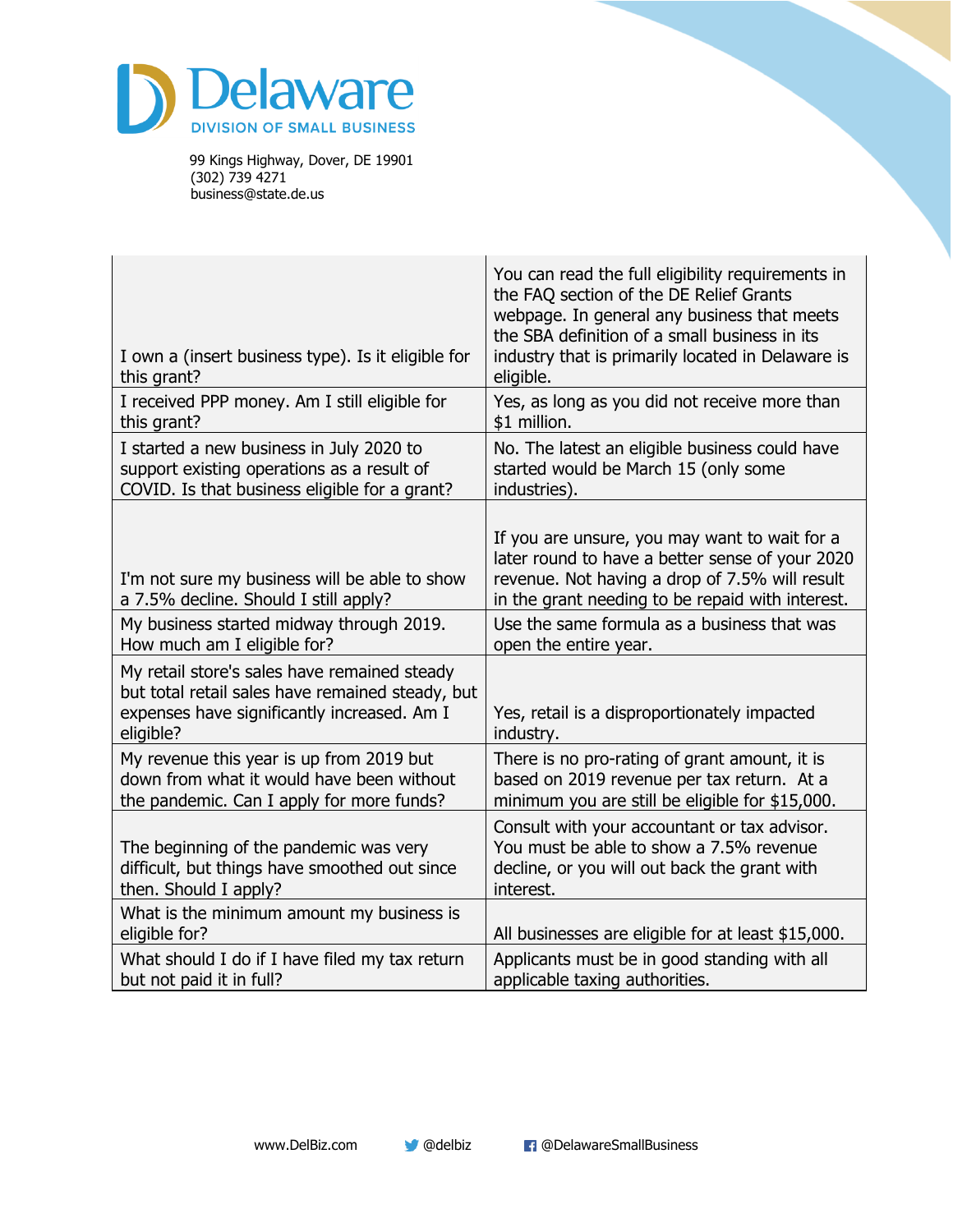

#### **Expenses**

| <b>Question</b>                                                                                    | <b>Answer</b>                                                                                                                                                                                                                         |
|----------------------------------------------------------------------------------------------------|---------------------------------------------------------------------------------------------------------------------------------------------------------------------------------------------------------------------------------------|
| Are personnel costs eligible expenses (payroll,                                                    |                                                                                                                                                                                                                                       |
| health insurance, UI, etc.)?                                                                       | No, those are not eligible expenses.                                                                                                                                                                                                  |
| Are storage bills an eligible expense?                                                             | No, storage bills are not eligible.                                                                                                                                                                                                   |
| Can future expenses in 2020 be eligible?                                                           | Yes, but you still must show proof of payment<br>forthcoming.                                                                                                                                                                         |
| Can I apply inventory as an expense?                                                               | Inventory is not an eligible expense.                                                                                                                                                                                                 |
| Can I claim lost revenue as an expense?                                                            | No, lost revenue is not an eligible expense.                                                                                                                                                                                          |
| Can I submit a quote for a planned expense?                                                        | A quote is acceptable for the purposes of<br>applying for the grant.                                                                                                                                                                  |
| Can I use this money to take advantage of<br>new opportunities that have emerged in the<br>market? | Equipment purchased in order to expand<br>business opportunities would be considered an<br>eligible expense. For instance, a restaurant<br>who purchased tables/chairs/other items in<br>order to expand its outdoor dining capacity. |
| Can mortgage payments be eligible expenses<br>if you work from home?                               | Only commercial mortgage notes are eligible<br>and must be held in the name of the applicant<br>business.                                                                                                                             |
| Can my HELP documents be used in place of<br>other receipts and invoices?                          | Send PDF of all applied for expenses. While<br>HELP is also administered by DSB, it is not<br>necessarily the same team of reviewers. They<br>may not have access to your HELP file for<br>detail.                                    |
| Can the grant money be used to pay down<br>EIDL or HELP?                                           | Yes, both are eligible expenses. Proof of<br>payment would be required illustrating the<br>payment made for the express purpose of<br>paying down your loan.                                                                          |
| Can the grant money be used to pay taxes?                                                          | No, the grant money cannot be used to pay<br>taxes of any kind (e.g. property, payroll,<br>income, etc.). This is a federal government<br>stipulation.                                                                                |
| Could rent and utilities already paid through<br>PPP be reimbursed by this grant?                  | Yes.                                                                                                                                                                                                                                  |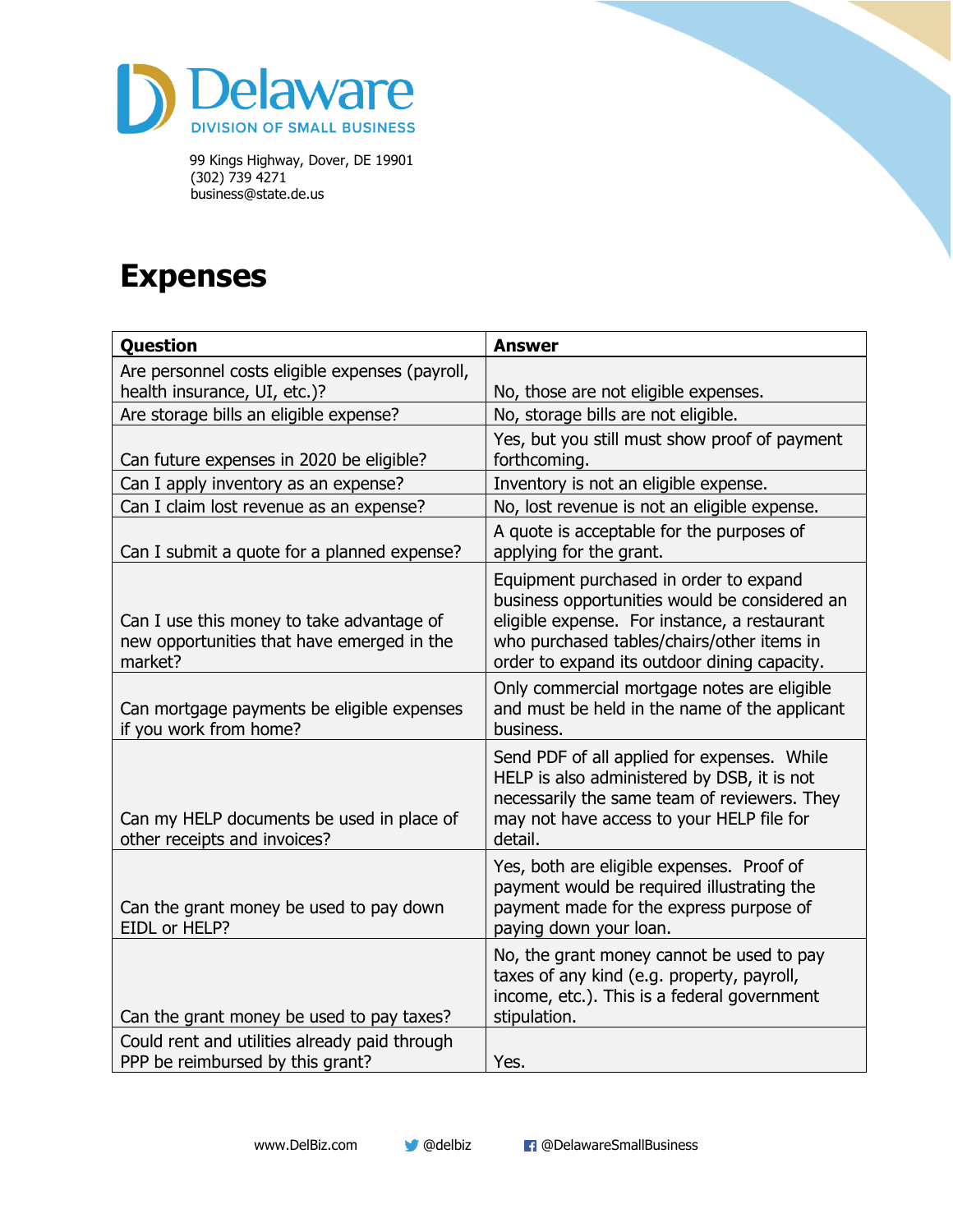

| How do I detail an eligible bulk purchase for<br>multiple locations of my business?                                                                     | Prepare the same file in support of each<br>location, which should include total expense<br>and allocation by location. For the application, it<br>is not necessary to supply this as an<br>attachment. But it will be required for your<br>2021 reporting.        |
|---------------------------------------------------------------------------------------------------------------------------------------------------------|--------------------------------------------------------------------------------------------------------------------------------------------------------------------------------------------------------------------------------------------------------------------|
| How granular should the information I provide<br>about how the grant money will be used be?                                                             | The more granular, the better. The more split<br>apart your expense submissions are, the more<br>likely you will get your largest possible award.                                                                                                                  |
| I took a bank loan instead of an EIDL, HELP or<br>something else. Can I use the grant to pay<br>that back?                                              | A draw on a line of credit is eligible if you can<br>demonstrate that the draw was necessary due<br>to the effect of the pandemic on cash flow.<br>However, it is recommended to prioritize other<br>eligible expenses before credit draws.                        |
| Is a car payment an eligible expense?                                                                                                                   | No, a car payment would not be eligible.                                                                                                                                                                                                                           |
| Is a personal loan (from relatives, shareholder,<br>myself, etc.) an eligible expense?                                                                  | No, a loan must be from a financial institution<br>to be eligible.                                                                                                                                                                                                 |
| Is equipment an eligible expense?                                                                                                                       | It may be if you can demonstrate the purchase<br>was necessary due to the pandemic. Check out<br>the list of eligible expenses at delbiz.com/relief<br>for more info.                                                                                              |
| Is there a list of allowable expenses, and<br>documentation required?                                                                                   | There is a list of allowable expenses in the FAQ<br>section of delbiz.com/relief.                                                                                                                                                                                  |
| The rent for my business, which is in a<br>disproportionately impacted industry, includes<br>other fees, like trash and parking. Is it all<br>eligible? | Yes.                                                                                                                                                                                                                                                               |
| What are the rules for rent, utilities and<br>insurance?                                                                                                | Rent, utilities, and insurance are only eligible<br>expenses for businesses that operate in a<br>disproportionately impacted industry as defined<br>by NAICS code. These expenses are eligible if<br>they are incurred from April 1, 2020 to<br>December 31, 2020. |
| What does deferred for payment mean?                                                                                                                    | This means a landlord or bank allowed<br>payments to be deferred to a future date,<br>which typically means the business owes a<br>large lump sum later instead of monthly<br>payments now.                                                                        |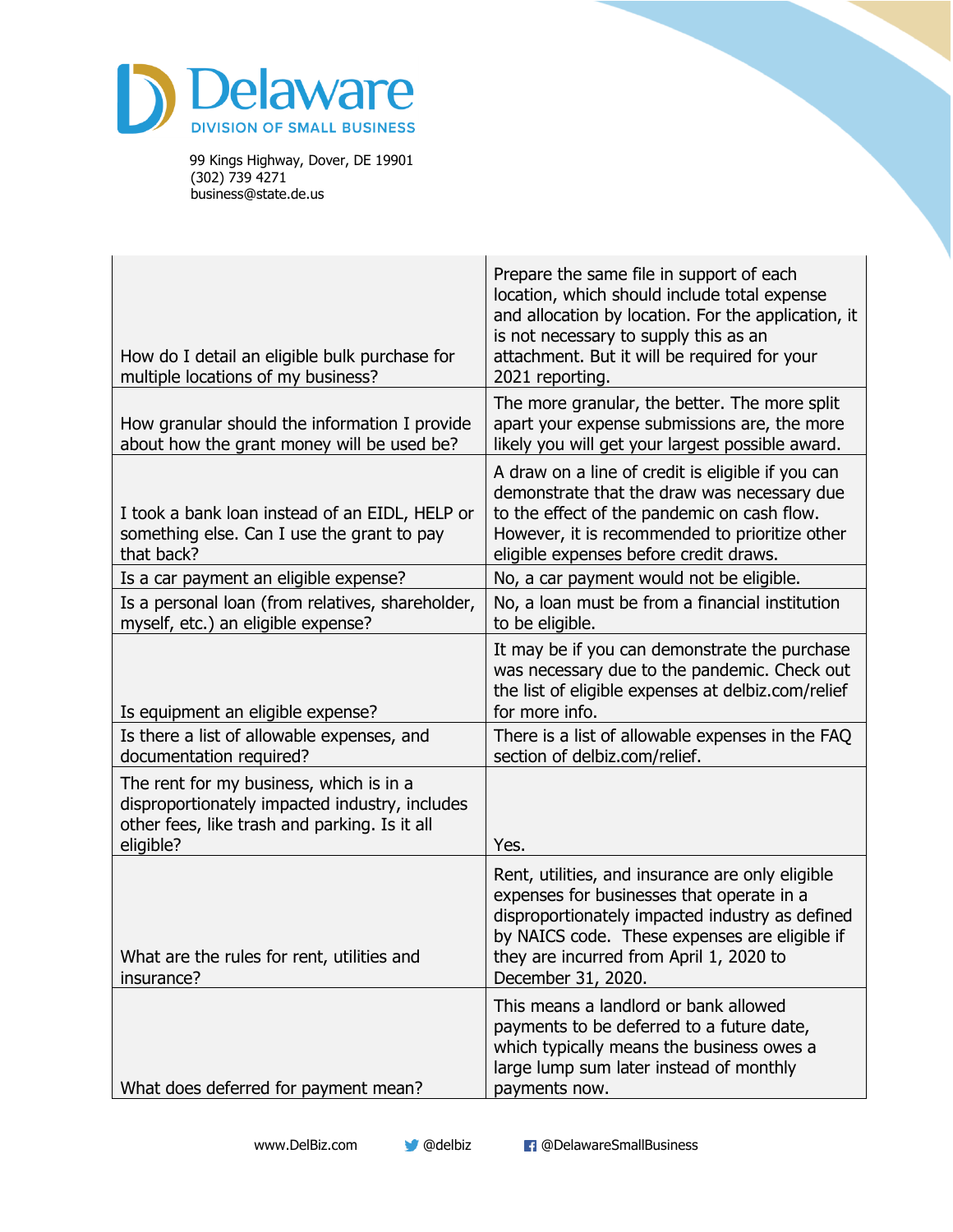

| What if your qualifying expenses are more<br>than the estimated amount the system<br>qenerates? | Submit as many expenses you believe to be<br>eligible as you would like. This way if one is<br>denied, the reviewers can go to the next<br>expense option. You can submit for as much<br>total money as you would like but will only be<br>approved for a maximum of your allowed<br>amount based on your 2019 revenue. |
|-------------------------------------------------------------------------------------------------|-------------------------------------------------------------------------------------------------------------------------------------------------------------------------------------------------------------------------------------------------------------------------------------------------------------------------|
| What kind of insurance is an eligible expense?                                                  | Only business insurance is eligible (not health<br>insurance, workers compensation, etc.) and<br>only for businesses in disproportionately<br>impacted industries.                                                                                                                                                      |
| When should the expenses be from?                                                               | For most expenses to be considered eligible<br>they must be incurred between April 1, 2020<br>and December 31, 2020.                                                                                                                                                                                                    |

#### **General Round 2**

| <b>Question</b>                                                             | <b>Answer</b>                                                                                                                    |
|-----------------------------------------------------------------------------|----------------------------------------------------------------------------------------------------------------------------------|
| Am I required to make a minimum request?                                    | The minimum eligibility (regardless of business<br>size) is \$15,000. But you are not required to<br>submit for the full amount. |
| Can documents be submitted ahead of time to<br>confirm they are acceptable? | You can connect with your area's regional<br>business manager to have them look before<br>you submit - delbiz.com/contact.       |
| Can I see my Round 1 rejected application?                                  | There is no way to view a rejected application<br>currently.                                                                     |
| Can the application be downloaded?                                          | The application is only available through the<br>web portal and cannot be downloaded.                                            |
| Do all documents uploaded need to be PDFs?                                  | Tax returns must be PDF. Licenses can be PDF<br>or JPG/PNG.                                                                      |
| Do I use the same email and password from<br>Round 1?                       | Yes, use the same log in and password from<br>Round 1.                                                                           |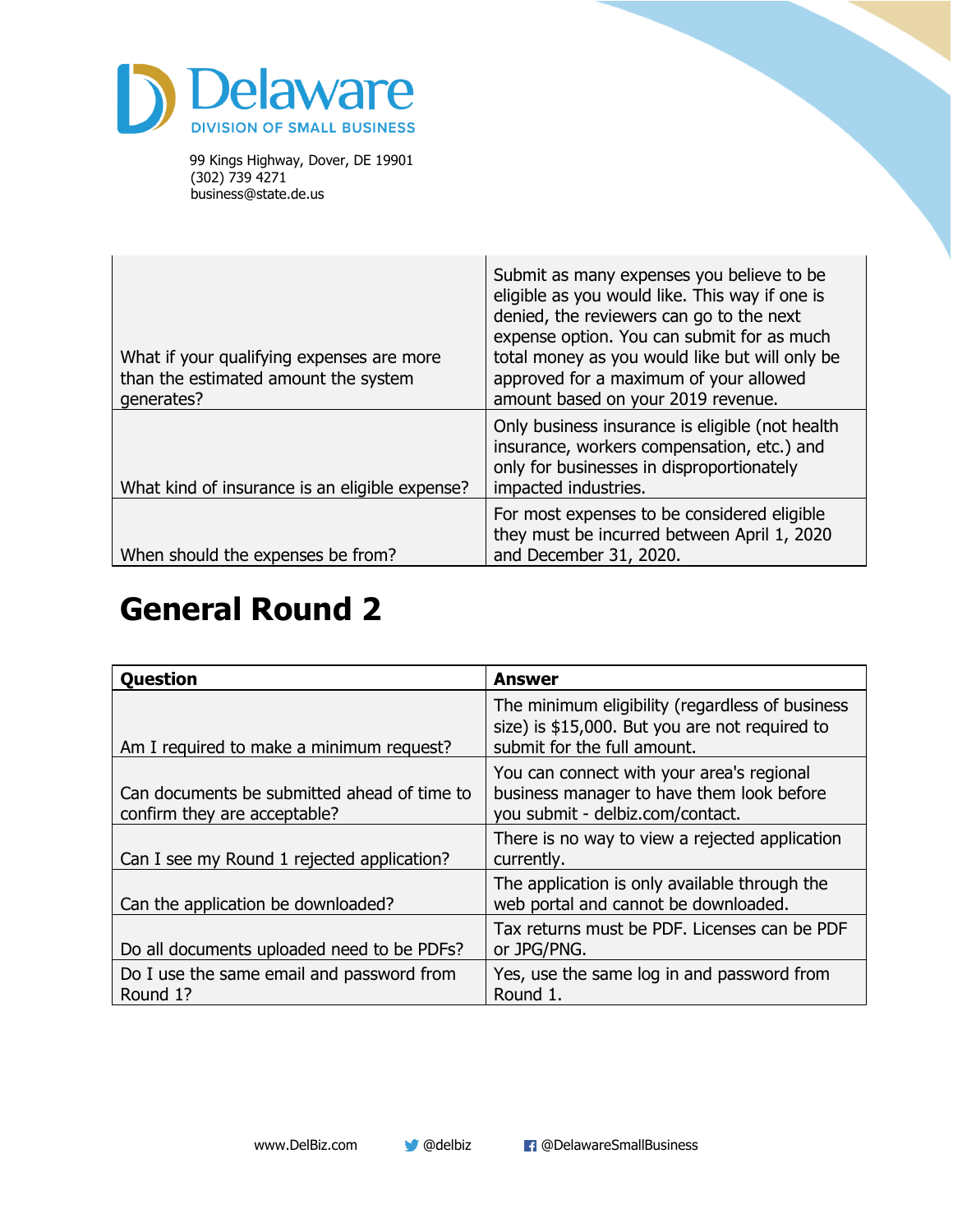

| How do I know what information was wrong<br>or incomplete in Round 1 to adjust for Round<br>2?                                                                                      | The denial email you received listed the<br>application's problem. Importantly, this may not<br>have been the only issue. It was the first one<br>the review team noted, which ended the review<br>process. To have your documents reviewed<br>before submission, connect with your area's<br>regional business manager -<br>delbiz.com/contact. |
|-------------------------------------------------------------------------------------------------------------------------------------------------------------------------------------|--------------------------------------------------------------------------------------------------------------------------------------------------------------------------------------------------------------------------------------------------------------------------------------------------------------------------------------------------|
| How/when will I know if I was approved or<br>denied for Round 1?                                                                                                                    | All Round 1 applicants will be notified if they<br>have been approved or denied on or before<br>September 30, 2020.                                                                                                                                                                                                                              |
| If I have multiple businesses, do I need<br>multiple log ins?                                                                                                                       | No, you can complete multiple applications by<br>using one portal log in account. This will allow<br>you to see all applications on one dashboard.                                                                                                                                                                                               |
| If my application was "in progress" at the end<br>of Round 1, can I simply pick up where I left<br>off?                                                                             | Yes, you can continue with an "in progress"<br>application. You cannot go back and rework a<br>submitted application.                                                                                                                                                                                                                            |
| If my business was not eligible in Round 1<br>because it received more than \$1 million from<br>PPP, is it eligible now?                                                            | The program is not open to business that<br>received more than \$1 million in PPP funds at<br>this time.                                                                                                                                                                                                                                         |
| Is the application website secure to send<br>sensitive documents?                                                                                                                   | Yes, the website is secure.                                                                                                                                                                                                                                                                                                                      |
| There was an issue with my Round 1<br>application, and it was declined. Do I need to<br>fully reapply in Round 2 or simply make the<br>required change to the existing application? | You will need to complete a new application.                                                                                                                                                                                                                                                                                                     |
| What do I do if I need tech support?                                                                                                                                                | Email DEReliefGrants@delaware.gov.                                                                                                                                                                                                                                                                                                               |
| What do I need to have ready ahead of time?                                                                                                                                         | Gather you complete 2019 federal tax return,<br>State of Delaware Business License and<br>receipts/quotes for qualifying expenses.                                                                                                                                                                                                               |
| What documents need to be included in my<br>application?                                                                                                                            | Complete 2019 tax return, State of Delaware<br>Business License (must submit unless in an<br>industry with a legal exemption from this<br>requirement), receipts for qualifying past<br>expenses or quotes for qualifying future<br>expenses (carefully check what qualifies as an<br>eligible expenses).                                        |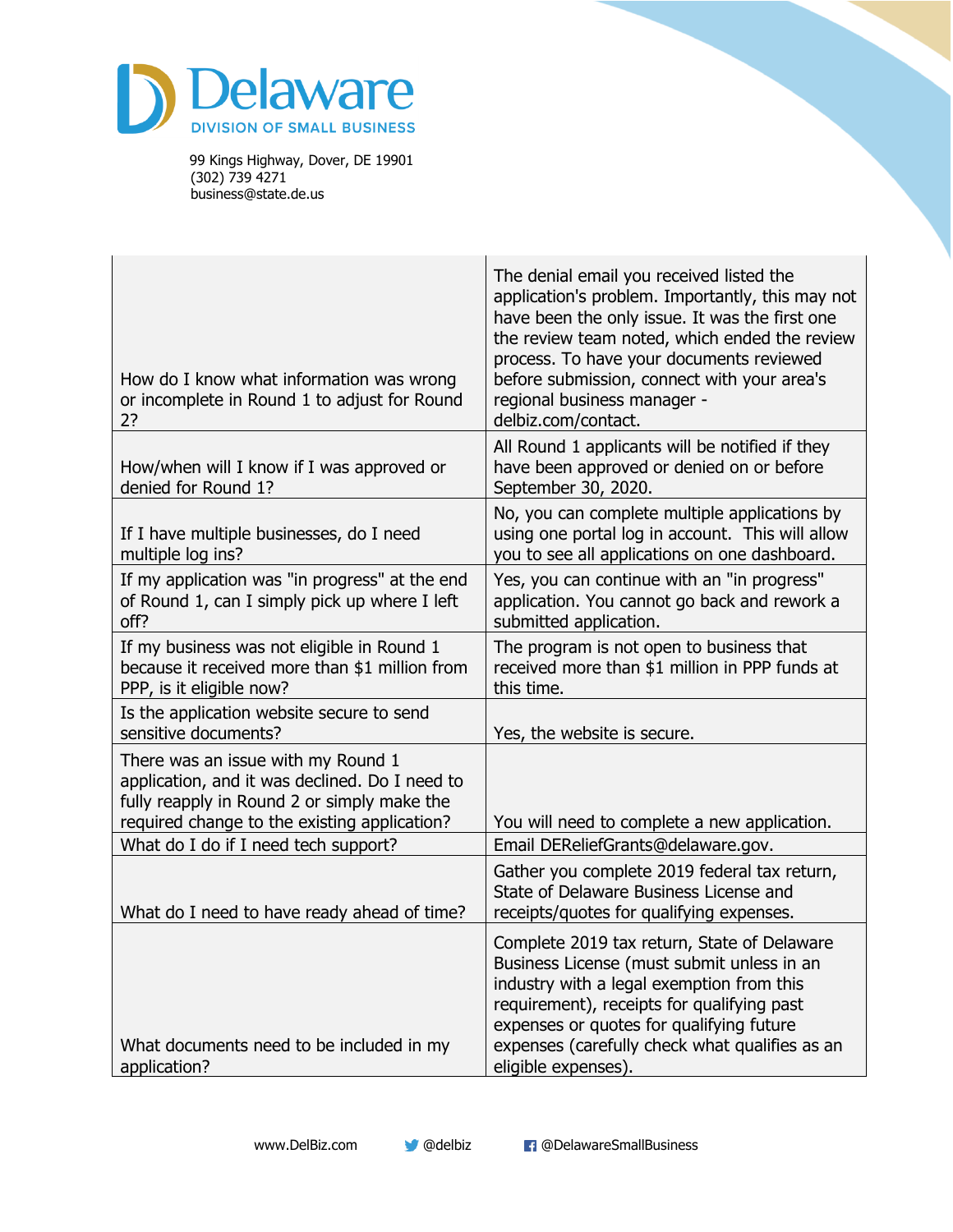

| What exact time does portal open for second            | Round 2 opens at 10 am on Thursday, October                                                                                        |
|--------------------------------------------------------|------------------------------------------------------------------------------------------------------------------------------------|
| round?                                                 | 1 at delbiz.com/relief.                                                                                                            |
| What should I do if I have issues as I am<br>applying? | From 10 am to 4:30 pm on 10/1 and 10/2 you<br>can call (302) 673-6816. You can also email<br>DEReliefGrants@delaware.gov any time. |
| Where can I see a sample of the application in         | A video on delbiz.com/relief will show you the                                                                                     |
| advance?                                               | entire application portal and process.                                                                                             |

## **Financial**

| <b>Question</b>                                                                  | <b>Answer</b>                                                                                                                                                                                                                                                       |
|----------------------------------------------------------------------------------|---------------------------------------------------------------------------------------------------------------------------------------------------------------------------------------------------------------------------------------------------------------------|
| Are donations to nonprofits considered<br>revenue?                               | Yes.                                                                                                                                                                                                                                                                |
| Can I have more than one NAICS code?                                             | Yes.                                                                                                                                                                                                                                                                |
| Can I submit 1099s instead of a tax return?                                      | No, federal income tax returns are required. A<br>1099 form will not satisfy this requirement.                                                                                                                                                                      |
| Do I need to include (insert federal tax return<br>section) with my application? | When in doubt, submit.                                                                                                                                                                                                                                              |
| Do you accept 1065 forms?                                                        | Yes, if this is appropriate for your business<br>entity.                                                                                                                                                                                                            |
| Does PUA count toward 2020 income?                                               | Consult with your accountant or tax advisor.                                                                                                                                                                                                                        |
| Does tax return have to be signed and dated?                                     | The tax return should be a copy of the exact<br>file that is filed with the IRS. The copy<br>provided to businesses by its tax preparer<br>usually bears some type of watermark and may<br>not always contain signatures because of the<br>way returns are e-filed. |
| How do I estimate my 2020 income?                                                | Consult with accountant or financial advisor.                                                                                                                                                                                                                       |
| How do I show my business's 2020 loss if I<br>haven't filed my 2020 taxes yet?   | There is no need to report 2020 revenue yet.<br>Grantees will need to supply their 2020 tax<br>returns in 2021 to close out the grant.                                                                                                                              |
| How do you determine the correct NAICS code<br>for my business?                  | Your tax return includes your code (most on the<br>first page).                                                                                                                                                                                                     |
| How is the 7.5% decline in revenue<br>determined?                                | This percentage compares 2019 tax return to<br>2020 tax return. Grant recipients will be<br>required to submit their 2020 tax return once it<br>is filed to prove the decline.                                                                                      |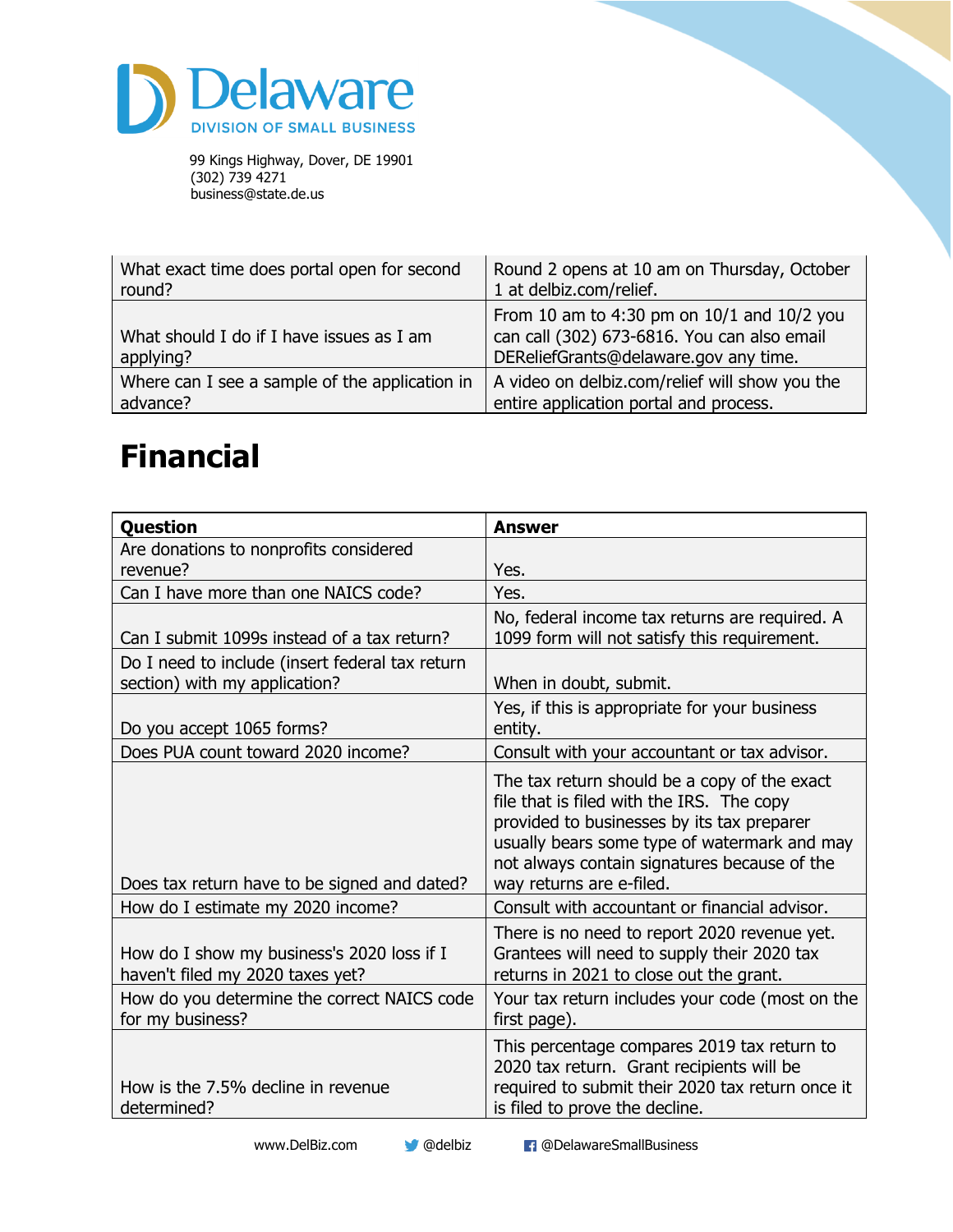

| I file 1120s and 1040s. Which should I upload?                                                                                     | Assuming you are an S-Corp (hence the 1120),<br>you should file the 1120.                                                                                                                                                                      |
|------------------------------------------------------------------------------------------------------------------------------------|------------------------------------------------------------------------------------------------------------------------------------------------------------------------------------------------------------------------------------------------|
| I have not filed my 2019 taxes yet. Can I<br>submit 2018?                                                                          | No, 2018 tax returns will not be accepted. You<br>should apply once your 2019 returns have been<br>filed.                                                                                                                                      |
| If I file a separate tax return for business and<br>personal, do I have to submit both?                                            | You only need to submit business. But if you<br>file on a Schedule C, the full 1040 should be<br>included.                                                                                                                                     |
| If the names of an LLC's partners on an<br>application do not match those on the 2019<br>return, will the application be rejected? | It will not necessarily be rejected. Include a<br>note explaining the change.                                                                                                                                                                  |
| Is revenue gross sales or net profit?                                                                                              | It means gross sales.                                                                                                                                                                                                                          |
| My business operates on a fiscal year different<br>from the calendar year. What tax return year<br>do I submit?                    | Calendar year businesses must submit 2019<br>returns. A fiscal year business should submit<br>the closest federal return it has sent to the IRS.<br>Be aware that returns from too old a time<br>period will not be accepted.                  |
| The business code is blank on my tax return.<br>Will I be denied for this?                                                         | No, you would not be rejected based on this.                                                                                                                                                                                                   |
| What federal tax return should I provide?                                                                                          | The return provided should contain the tax data<br>of the applicant business. For a lot of<br>applicants this will mean a separate corporate<br>return; for others that file on their Schedule C,<br>they should include the entire Form 1040. |
| What if I file a consolidated federal return but<br>separate state returns?                                                        | The federal income tax return is required, but<br>the Delaware separate returns should be<br>included to verify revenue for each individual<br>entity.                                                                                         |
| What should a nonprofit file instead of a tax<br>return?                                                                           | Nonprofits should file their 990.                                                                                                                                                                                                              |
| Will enhanced reimbursements that were<br>distributed to early childcare providers be<br>counted as part of our gross revenue?     | Consult your tax advisor or accountant.                                                                                                                                                                                                        |
| Will the PPP loan be included in my gross<br>revenue for 2020?                                                                     | Consult your tax advisor or accountant.                                                                                                                                                                                                        |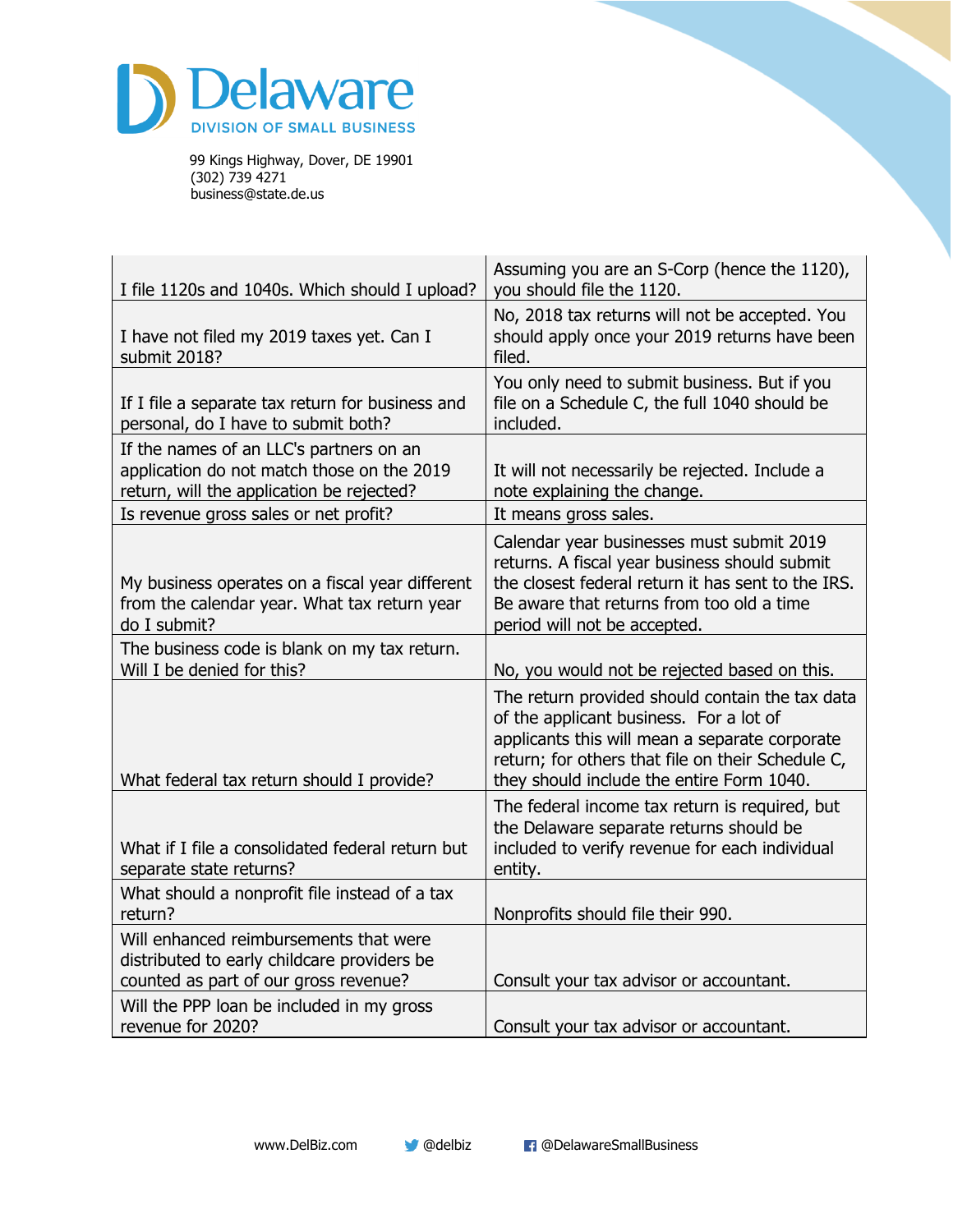

## **Licenses**

| <b>Question</b>                                                                                                                                    | <b>Answer</b>                                                                                                                                                                                                                                                                                                                                                                                                                                                                                                                                                                                                                                                                                                             |
|----------------------------------------------------------------------------------------------------------------------------------------------------|---------------------------------------------------------------------------------------------------------------------------------------------------------------------------------------------------------------------------------------------------------------------------------------------------------------------------------------------------------------------------------------------------------------------------------------------------------------------------------------------------------------------------------------------------------------------------------------------------------------------------------------------------------------------------------------------------------------------------|
| Does business license issue date affect<br>eligibility?                                                                                            | No, as long as the license is valid.                                                                                                                                                                                                                                                                                                                                                                                                                                                                                                                                                                                                                                                                                      |
| If I have an issue with my state business<br>license and/or believe I don't need one to<br>operate, who should I contact to fix and/or<br>confirm? | For questions regarding your specific<br>circumstances we recommend reaching to the<br>business license team at the Delaware Division<br>of Revenue. Business Licensing Dept. can be<br>contacted by email at bustax@state.de.us and<br>by phone at 302-577-8778. If you operate in an<br>industry that does not require a business<br>license from the Delaware Division of Revenue,<br>you should upload the license issued by the<br>body which regulates your industry. For<br>example, real estate agents should attach their<br>professional license issued by the Delaware<br>Division of Professional Regulation. In any<br>instance, the file name must contain 'LICENSE'<br>for the application to be accepted. |
| What should a nonprofit file instead of a<br>business license?                                                                                     | Nonprofits should supply their IRS<br>determination letter in lieu of a business<br>license. Make sure, however, that when you<br>upload the letter that the file name contains the<br>word "LICENSE" so that the system will accept<br>it.                                                                                                                                                                                                                                                                                                                                                                                                                                                                               |

## **Disproportionately Impacted**

| <b>Question</b>                                                                            | Answer                                                                                          |
|--------------------------------------------------------------------------------------------|-------------------------------------------------------------------------------------------------|
| I'm in a disproportionately impacted industry,<br>but the NAICS code on my taxes is wrong. | We follow the tax return. Discrepancies can be<br>appealed through published process, but there |
| What should I do?                                                                          | is no guarantee of success.                                                                     |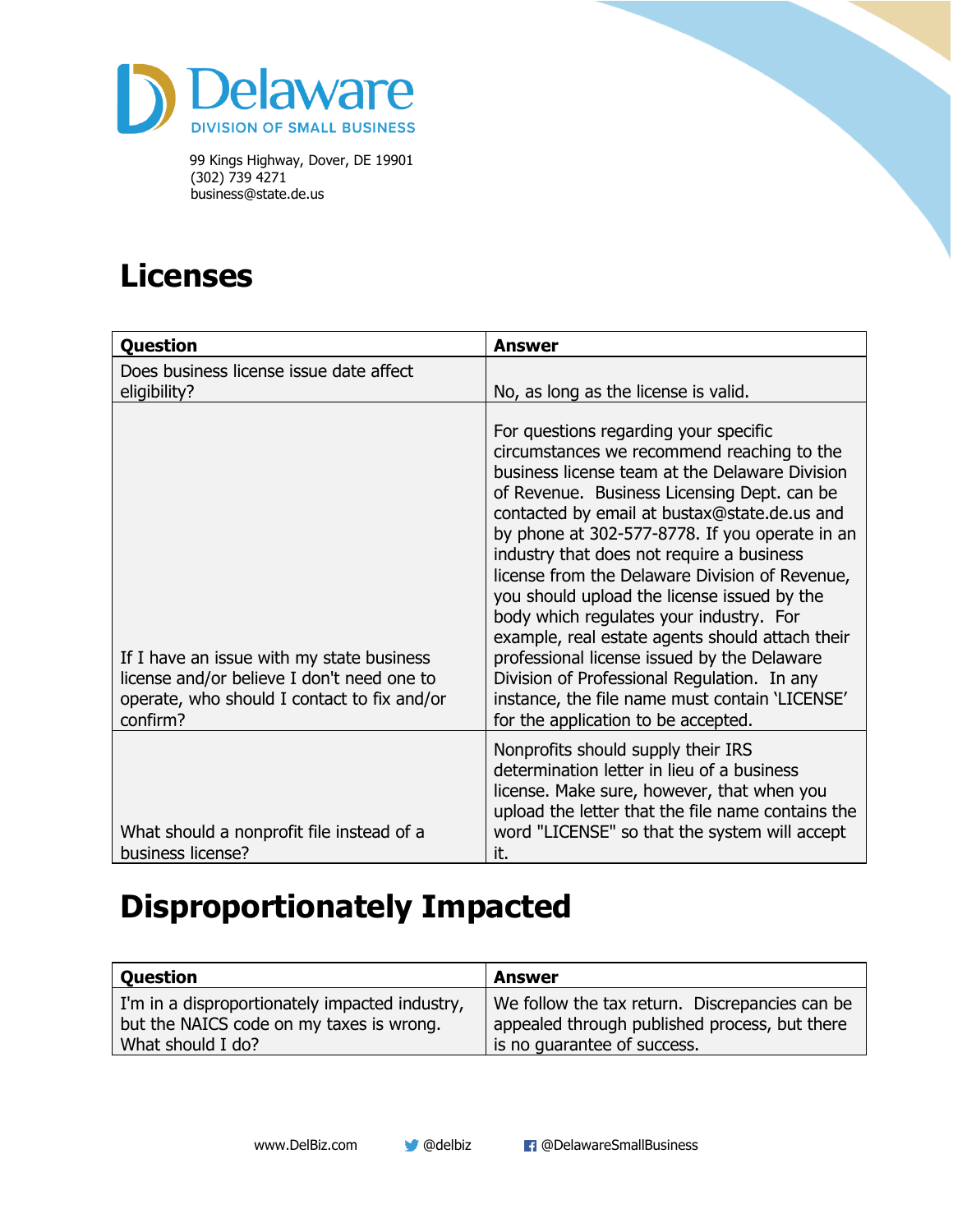

| Is (insert business type) in a disproportionately<br>impacted industry?                                                                                   | The list of NAICS codes for disproportionately<br>impacted industries is available in the FAQ<br>section of delbiz.com/relief. Check the codes<br>there against the code on your tax return. |
|-----------------------------------------------------------------------------------------------------------------------------------------------------------|----------------------------------------------------------------------------------------------------------------------------------------------------------------------------------------------|
| Is an industry that is directly connected to a<br>"disproportionately impacted industry" also<br>given this categorization?                               | No, only businesses with the listed NAICS codes<br>are considered "disproportionately impacted."                                                                                             |
| My business is in (insert industry), which isn't<br>but, I believe, should be considered<br>"disproportionately impacted." How can I get<br>this changed? | You can appeal the designation by emailing<br>DEReliefGrants@delaware.gov.                                                                                                                   |

#### **Other**

| Question                                                                     | <b>Answer</b>                                                                                                    |
|------------------------------------------------------------------------------|------------------------------------------------------------------------------------------------------------------|
| Are felons excluded from the grant?                                          | They are not excluded but would need to<br>disclose the status in the disclosures section of<br>the application. |
| How do I file an appeal?                                                     | Email DEReliefGrants@delaware.gov with your<br>business name and explanation.                                    |
| How do I know who my business manager is?                                    | The business managers are listed on our<br>homepage delbiz.com.                                                  |
| How do we get an Access Code to apply for a<br>W-9 form for the state?       | Visit https://accounting.delaware.gov/suppliers.                                                                 |
| How do you handle multiple retail locations<br>under one corporation?        | There is a place in the application to put down<br>multiple locations.                                           |
| How long to receive grant money after<br>approval?                           | Funds should be distributed 7-10 days after<br>receipt of signed grant agreement.                                |
| I already have a DE vendor account. Do I need<br>a new one for this program? | No, only one account is required.                                                                                |
| I received a phone call about my application.<br>What should I do?           | This call was a scam. All initial communication<br>from DSB will come via email.                                 |
| Is there an order the applications are<br>reviewed?                          | Applications are reviewed in the order they are<br>received.                                                     |